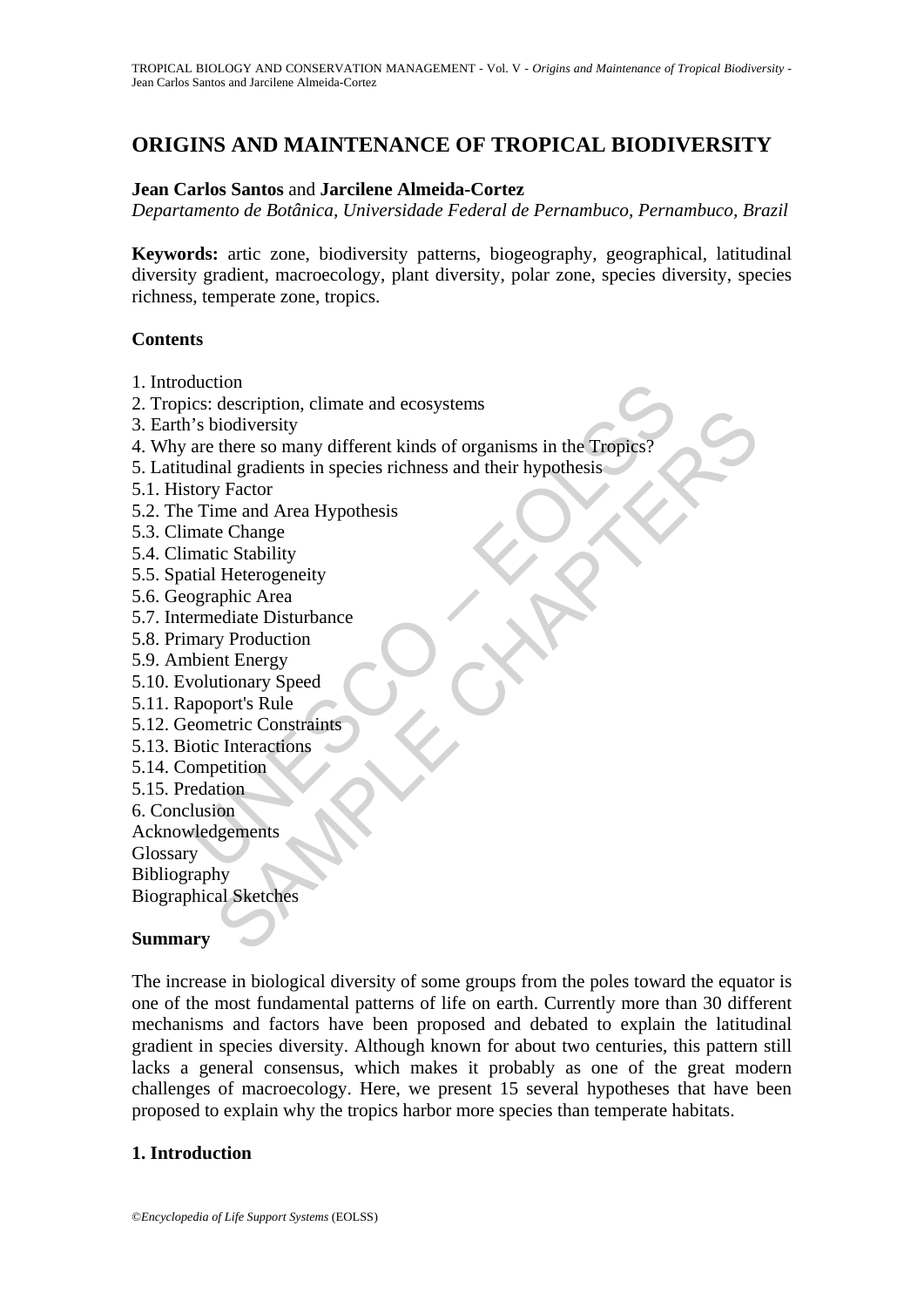channely or indetectology. In general the pattern preducts that<br>the look latitudes the average species richness increases, this per<br>cumented for a wide spectrum of taxonomic groups (e.g., ma<br>and plants). However, there ar mented for a wide spectrum of taxonomic groups (e.g., mammals, fist plants). However, there are notable exceptions to this general pattern<br>viersity in the tropics. For example, neither was general pattern<br>viersity in the The increase in biological diversity of some groups from the poles toward the equator is one of the most fundamental patterns of life on earth. This gradient pattern, often referred to as the latitudinal gradient in species diversity, was initially documented by Alexander von Humboldt in 1807, when he stated: *''The nearer we approach the tropics, the greater the increase in the variety of structure, grace of form, and mixture of colors, as also in perpetual youth and vigor of organic life''*. Ever since the first hypothesis, the number of explanatory hypotheses for why this gradient exists, has increased, and currently more than 30 different mechanisms and factors have been proposed and debated to explain it. Although known for about two centuries, this pattern still lacks a general consensus, which makes it probably as one of the great modern challenges of macroecology. In general the pattern predicts that when moving from high to low latitudes the average species richness increases, this pattern has been well documented for a wide spectrum of taxonomic groups (e.g., mammals, fishes, insects, and plants). However, there are notable exceptions to this general pattern of high biodiversity in the tropics. For example, neither wasps (Ichneumonidae: Hymenoptera), aquatic plants, ectoparasites in fish, birds, nor mammals seem to exhibit species richness in relation to decreasing latitudinal gradients. Thusly, the latitudinal gradient in species richness might be more complex than initially observed by Humboldt and others. Consequently, all hypotheses which attempt to explain this phenomena should be based on biotic, abiotic, historical, geographical, and biogeographic factors, environmental stability, habitat heterogeneity, productivity, stochastic forces, ecological and evolutionary time, species ranges, environmental gradients, interspecific interactions and many others mechanisms. Many of the current hypotheses, found in the literature, are not mutually exclusive, and others merely offer different levels of explanation. To account fully for a latitudinal gradient in species richness, in this chapter, we examine the ecological and evolutionary outcomes of the origins and maintenance of tropical biodiversity to try to understand *"why tropic regions have the highest biodiversity?"* We begin by summarizing the differences between tropic, temperate, and polar regions, and then turn to the pattern of biodiversity, *"why are there so many different kinds of organisms in the tropics?"* and finally to latitudinal gradients in species richness diversity and their hypotheses.

# **2. Tropics: Description, Climate and Ecosystems**

The word "*tropic*" comes from the Greek word "*tropos*" meaning "*turning towards*", depicting the oscillation of the sun between the two tropics. The tropics are geographic region of the Earth where the sun is centered on the equator and limited in latitude by the Tropic of Cancer in the northern hemisphere (23° 26′ 22″N) and the Tropic of Capricorn in the southern hemisphere (23° 26′ 22″S). Consequently, to the north and south of the tropics are located the temperate and artic zones. The Earth has eight different climatic zones in the northern and southern hemispheres, like two polar zones, two boreal, two temperate, two subtropical and two tropical zones. Much of the Earth's global mean temperature variability originates in the tropics. Solar radiation is the primary factor that determines the Earth's climate. Because of the spherical shape of the Earth, with increasing latitude a reduction of solar radiation occurs, therefore, tropical regions around the equator receive the greatest amount of solar radiation during the solar year. This latitudinal difference in solar radiation results in higher temperature in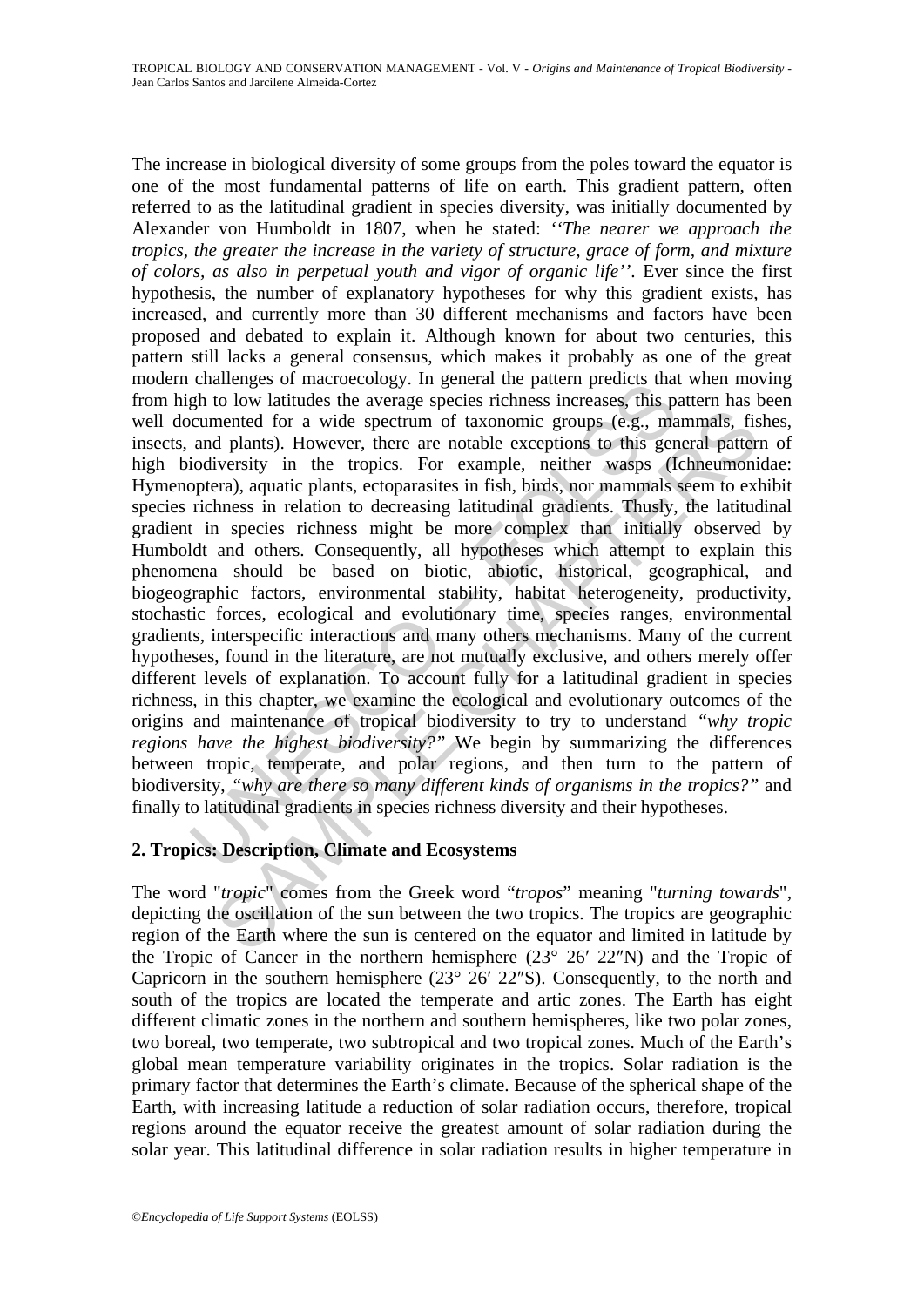TROPICAL BIOLOGY AND CONSERVATION MANAGEMENT - Vol. V - *Origins and Maintenance of Tropical Biodiversity* - Jean Carlos Santos and Jarcilene Almeida-Cortez

the tropics, especially near the equator, than it does in temperate and artic zones. Consequently, many species show ecological and evolutionary adaptations because temperature variation is greater nearer to the poles than at the equator, and seasonal differences in temperature also occur in higher latitudes (i.e., spring, summer, fall, winter).

Tropical ecosystems exist in a large diversity of habitat types such as rainforests, dry forests, savannas, deserts and others. They also contain particularly high biodiversity, and especially high numbers of endemic species. In fact, tropical habitats represent an important component in all Earth's life diversity, because great part of the 34 biodiversity hotspots (areas of high numbers of endemic species) are tropical ecosystems.

### **3. Earth's Biodiversity**

This.<br>
This.<br>
This is defined as the variety of all forms of life, from genes to sproad scale of ecosystems. Biodiversity varies widely over the lilthough an approximate estimate of species numbers on Earth catterns are we **Biodiversity**<br> **Biodiversity**<br>
y is defined as the variety of all forms of life, from genes to species, three acough an approximate estimate of species muches a widely over the surface of ough an approximate estimate of Biodiversity is defined as the variety of all forms of life, from genes to species, through to the broad scale of ecosystems. Biodiversity varies widely over the surface of the earth. Although an approximate estimate of species numbers on Earth cannot be given, some patterns are well established, such as the fact that the warmer tropics harbor many more species than colder environments. For most of the main groups of large organisms on earth, like plants and animals, the number of species increases markedly toward the equator. It is estimated that tropical forests contain more than half the species on Earth. The tropics represent a remarkable biodiversity, including plants, birds, insects like especially ants, beetles, butterflies and termites; amphibians, mammals, and other organism groups. Species richness is generally related to variations in the physical environment and many large-scale species richness in different groups of organism are often related geographically. One of the most striking differences between temperate and tropical forests is the number of plant species. To determine why tropic regions have the highest biodiversity constitutes an important and intriguing challenge for ecologists and biogeographers. For decades, scientists have conducted a large variety of studies of geographical and broad-scale patterns of biodiversity, seeking to explain and explore their implications. But the question still persists, "*Why are there more species in the tropics than in temperate regions?*" Recently this long-standing question has been addressed primarily by seeking environmental correlates of diversity. But to understand the causes of these diversity patterns, this question must be examined by evolutionary and biogeographic processes that directly change species numbers (i.e., speciation, extinction, and dispersal). The literature shows several examples of diversity factors affecting species distribution (e.g., Krebs 1994). Charles J. Krebs (1994) discussed that tropical-to-polar gradients in species richness may be produced by up to eight causal factors: history, spatial heterogeneity, competition, predation, climate, climatic variability, productivity, and disturbance, all of which can interact over evolutionary and ecological time.

## **4. Why are there so Many Different Kinds of Organisms in the Tropics?**

The tropical regions are part of a larger pattern of increasing biodiversity with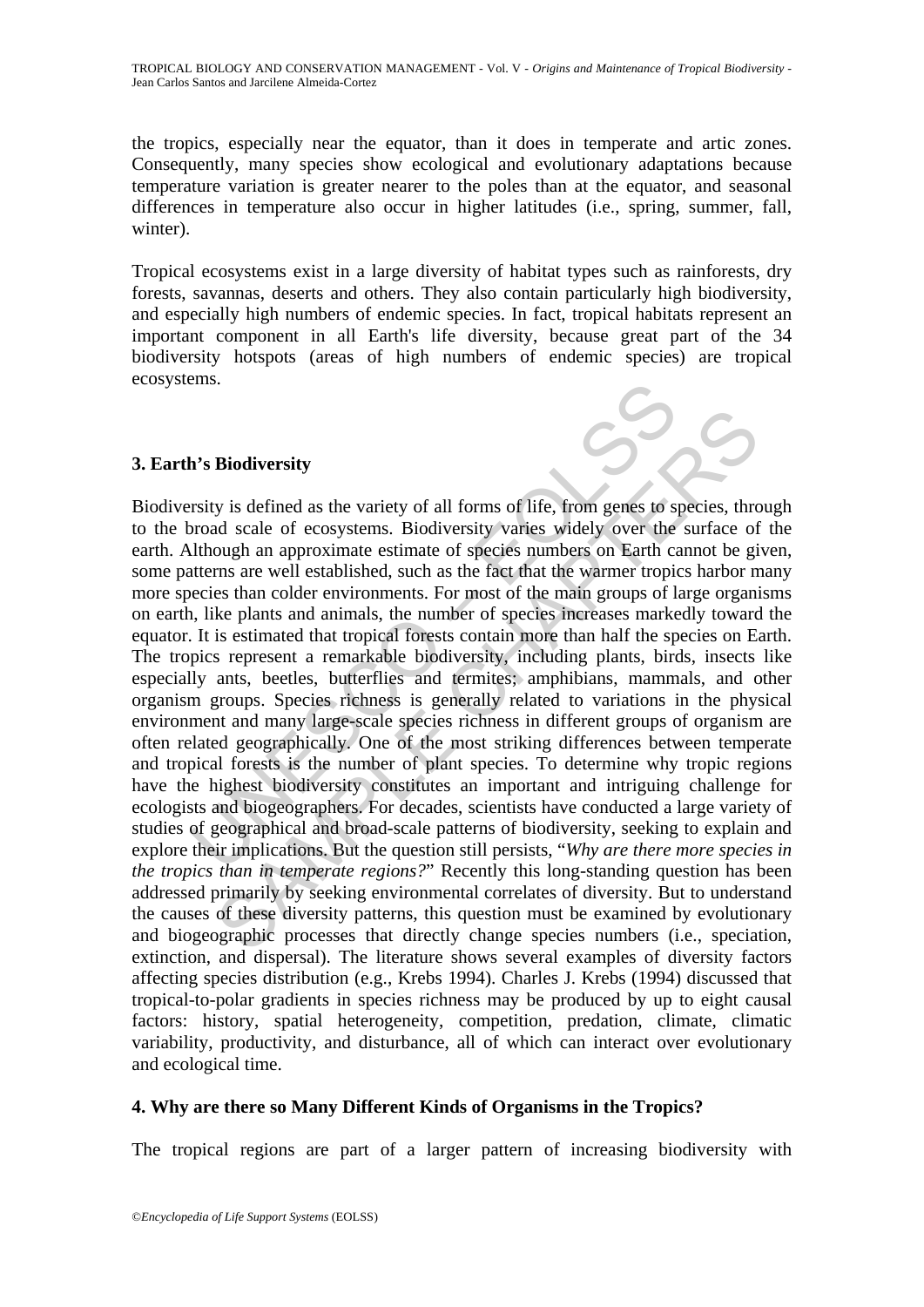decreasing latitude worldwide. This global biodiversity pattern holds for almost all groups of organisms on Earth, even shallow water, open sea and bottom-dwelling marine organisms follow this same trend. As stated previously, for a long time, biologists, ecologists and biogeographers have developed a large number of hypotheses to explain latitudinal diversity trends, these hypotheses including climate, available solar radiation, habitat variability, predation, pathogens, length of area, level of environmental disturbance, among others. One theory for high species richness in the Tropics is the "time hypothesis". This theory proposes that tropical areas appeared earlier than colder environments on Earth. Thus, in tropical habitats, the biodiversity increases are a result of this longer time period. The Tropics also had a large time for the evolution of a greater variety of organisms and also to accumulate these new species. This "time hypothesis" is an old theory, which it was fully stated in 1878 by the English naturalist Alfred Russel Wallace, co-discoverer with Darwin of the theory of evolution by natural selection.

## **5. Latitudinal Gradients in Species Richness and Their Hypotheses**

This time in ypothesis is an old meday, winch it was timy stated<br>naturalist Alfred Russel Wallace, co-discoverer with Darwin o<br>n by natural selection.<br>udinal Gradients in Species Richness and Their Hypotheses<br>tudinal gradi by natural selection.<br>
inal Gradients in Species Richness and Their Hypotheses<br>
inal gradient of species diversity is one of the most striking and robust gl<br>
biogeography on Earth. This pattern is a one of the most and old The latitudinal gradient of species diversity is one of the most striking and robust global patterns in biogeography on Earth. This pattern is a one of the most and oldest primary trends concerning life's species on earth. It is evident that an increase in biological diversity occurs from the polar to equatorial regions. Specifically, in relation to the gradient in species richness, there is a negative relationship between number of species and latitude. This strong trend is seen in the great majority of taxonomic groups, such as: plants, birds, mammals, reptiles, amphibians, fishes, arthropods, fungi and many others organisms. However, there are few exceptions that occur inside of specific and small taxonomic groups. For instance, the diversity of birds shows the same latitudinal pattern, nevertheless, subgroups such as penguins do not. Recently, an evaluation of almost 600 studies documented this trend's remarkable consistency across space, scale, habitat and taxonomic group showing that species richness of most taxonomic taxa increases towards the equator and this trend is substantially stronger at regional than local scales. This trend is strongly related to northern and southern hemispheres, to marine and terrestrial groups, to active and passive dispersers, and to ectothermic and endothermic taxa.

Surprisingly though, after decades of study, a universally accepted explanation for the latitudinal diversity gradient remains elusive. Several hypotheses have been proposed but until now ecological ones have predominated over half a century. According to Charles J. Krebs (1994), there are three main groups of proposed hypotheses that contributed to the development of an overarching latitudinal diversity gradient hypothesis: (1) *Ecological hypotheses*. This group of hypotheses is centered on mechanisms of coexistence and maintenance of species diversity; (2) *Evolutionary hypotheses*. This group of hypotheses is centered on rates of diversification of species, and (3) *Historical hypotheses*. This group of hypotheses is centered on the duration and extent of environmental events in Earth's history. Recently, M. R. Willig and collaborating (2003) showed that there are over 30 quantitative and qualitative hypotheses concerning the latitudinal gradient of richness in which species richness should increase with decreasing latitude. Moreover, they argue that many of the mechanistic factors associated with different hypotheses are shared or correlated; as a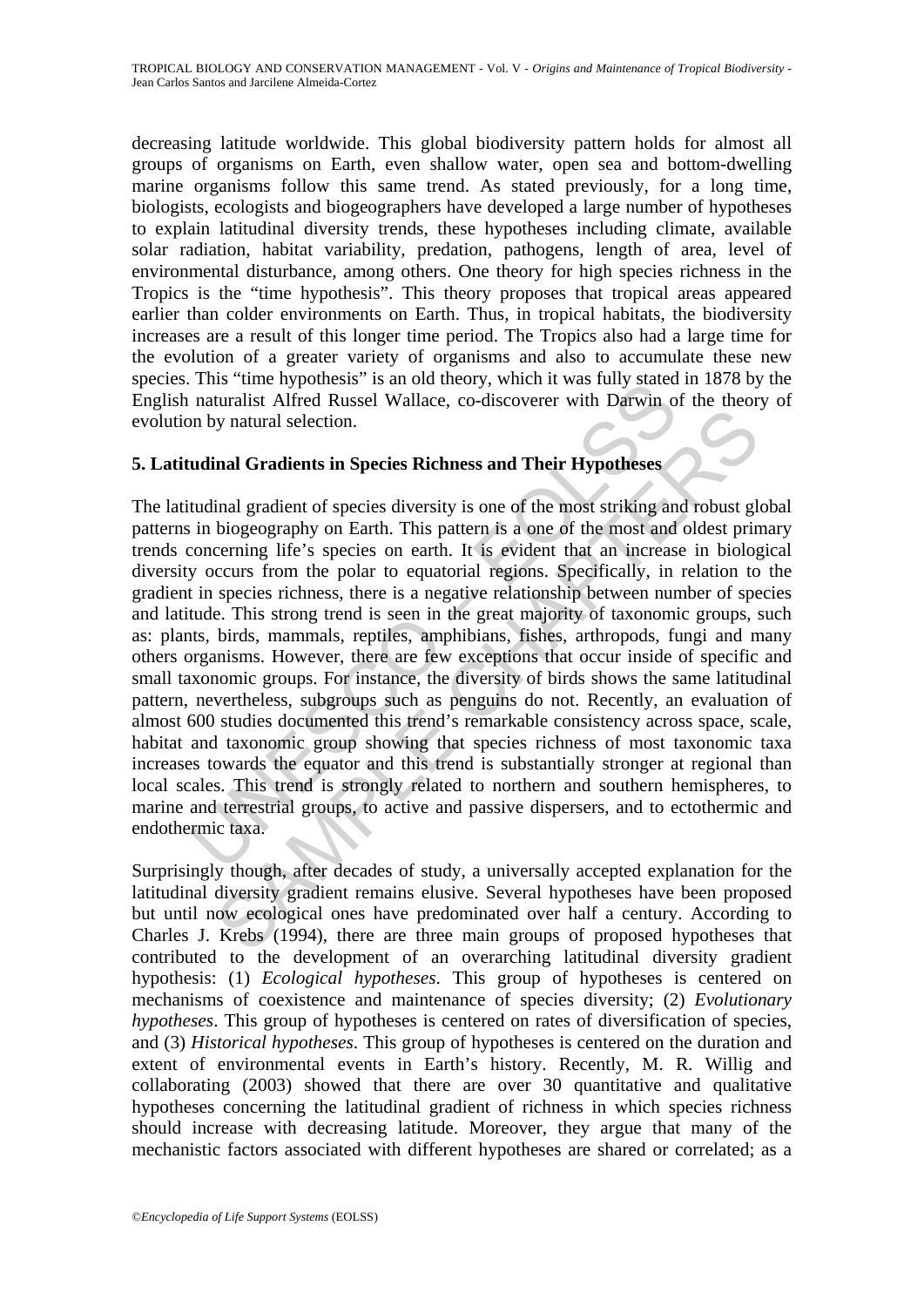result, indirect tests can be problematic and controversial. Therefore, we present 15 several hypotheses that have been proposed to explain why the tropics harbor more species than temperate or arctic zones.

### **5.1. History Factor**

Call develop, as the diversity incleases with the lime, the topics<br>ore species than younger regions. Comparatively, the tropics displ<br>biodiversity evolution, whereas temperate and polar regions are in<br>biodiversity evolutio According to this hypothesis, proposed by zoogeographers and paleontologists, species richness increases with an ecological or an evolutionary time scale. Then, the tropics diversify more rapidly than those in the temperate and polar regions because of stable and favorable environmental conditions, without climatic disasters like glacier slides and avalanches. Another factor is an uninterrupted length of time through which the species can develop, as the diversity increases with the time; the tropics consequently have more species than younger regions. Comparatively, the tropics display examples of mature biodiversity evolution, whereas temperate and polar regions are immature.

# Francescore and polar regions are immature.<br>
The C[HAPT](https://www.eolss.net/ebooklib/sc_cart.aspx?File=E6-142-TE-20)ER,<br>
The CHAPTER, Visit: http://www.colss.net/Eolss-sampleAllChapter.aspx<br>
SAMPLER,<br>
The CHAPTER,<br>
SAMPLE CHAPTER,<br>
The CHAPTER,<br>
Ca004). Dictionary of environment & ec TO ACCESS ALL THE **13 PAGES** OF THIS CHAPTER, Visit: http://www.eolss.net/Eolss-sampleAllChapter.aspx

### **Bibliography**

- - -

Collin, P.H. (2004). Dictionary of environment & ecology. Fifth edition. Bloomsbury Publishing [A dictionary of environmental and ecological sciences]

Cotgreave, P. & Forseth, I. (2002). Introductory Ecology. The Blackwell. 288 pages [A textbook introducing students to the basic principles of ecological science]

Denslow, J.S. (1987). Tropical rainforest gaps and tree species diversity. Annu. Rev. Ecol. Syst. 18: 431- 451 [A comprehensive review on plant species diversity in tropical rainforest]

Gaston, K.J. (2000). Global patterns in biodiversity. Nature 405: 220-27 [A comprehensive discussion on global patterns in biological species diversity]

Givnish, T.J. (1999). On the causes of gradients in tropical tree diversity. Journal of Ecology 87: 193-210 [A comprehensive discussion on several diversity hypotheses of woody species in tropical forests]

Hillebrand, H. (2004). On the generality of the latitudinal diversity gradient. The American Naturalist 163: 192-211 [A comprehensive discussion on the decline of biodiversity with latitude using nearly 600 latitudinal gradients assembled from the literature]

Krebs, C.J. (1994) Ecology: The experimental analysis of distribution and abundance. Fourth edition. Benjamin Cummings. 686 pages [A textbook introducing students to the basic principles of ecological science]

Krohne, D.T. (2000). General Ecology. Second edition. Wadsworth publishing Company, Belmont, CA. 512 pages [A textbook introducing students to the basic principles of ecological science]

Mittelbach, G.G; Schemske, D.W.; Cornell, H.V.; Allen, A.P.; Brown, J.M.; Bush, M.B.; Harrison, S.P.; Hurlbert, A.H.; Knowlton, N.; Lessios, H.A.; McCain, C.M.; McCune, A.R.; McDade, L.A.; McPeek, M.A.; Near, T.J.; Price, T.D.; Ricklefs, R.E.; Roy, K.; Sax, D.F.; Schluter, D.; Sobel, J.M. & Turelli, M.